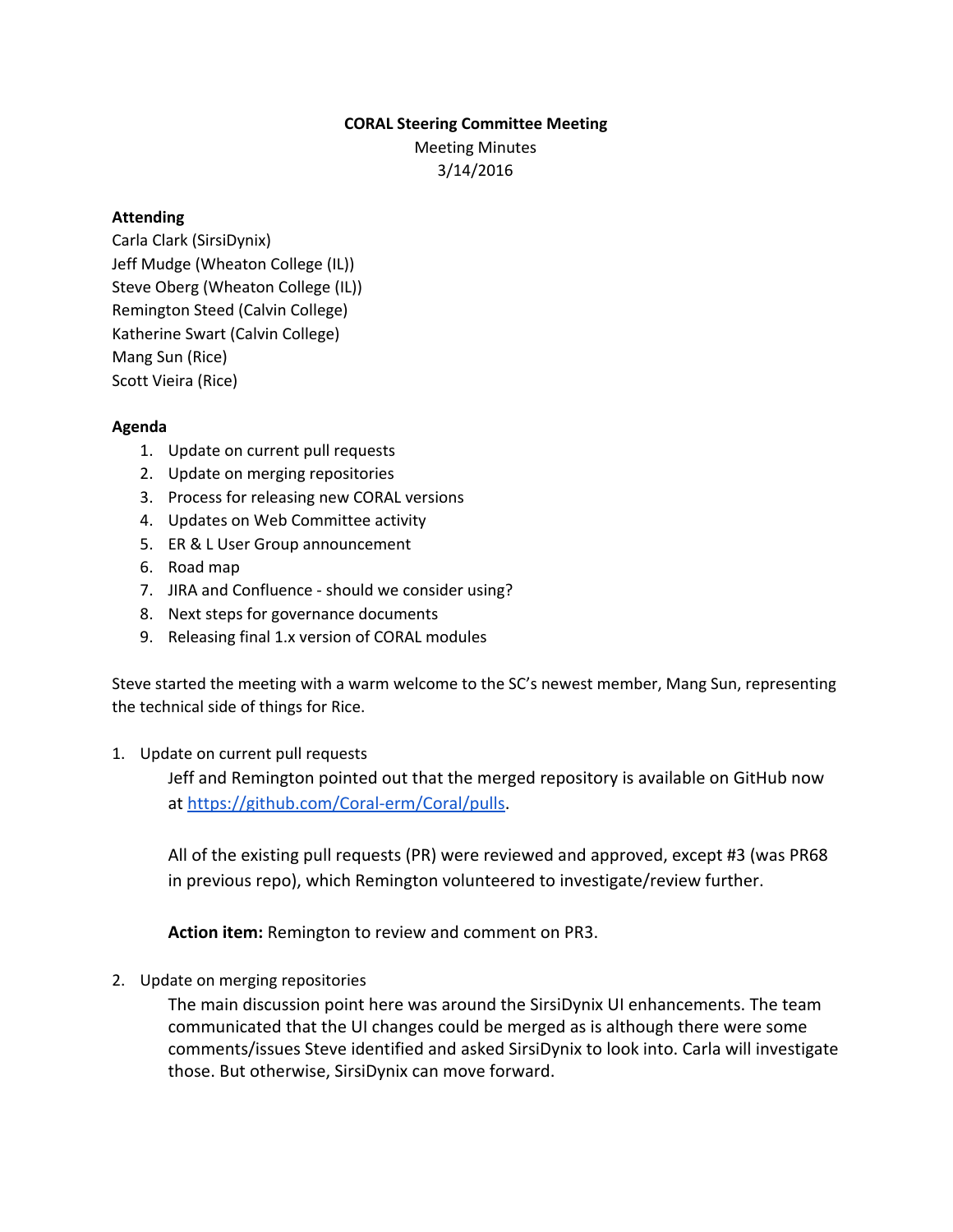Carla also demonstrated work they've done with the web-based help text, which SC members thought looked great. She offered to share this with the community and will work with Scott and the Web Committee to investigate how to go about doing that.

**Action items:**Carla will respond to Steve's CSS comments. She will also work with Scott on sharing the web-based help text that SirsiDynix has put together.

## 3. Process for releasing new CORAL versions

Scott led the group in discussing how we should approach the issue of versioning the software vis-à-vis documentation for each module. We mentioned that the merged repository allows us to consistently brand CORAL with new versions going forward. Carla brought up the idea of Liquibase (this was mentioned in the January meeting as well) but Jeff noted that tool is useful for tracking database table changes. That's a specific kind of versioning but there needs to be a standard way to ensure that when new features are developed, there is a template we follow for identifying the new features and describing them to the user community.

Steve suggested that we create release notes and Scott thought this could be coordinated by the Web Committee. Mang thought we could use SIrsiDynix's release notes as a model to work from, and noted that they identify new features as well as bug fixes.

**Action item:**Scott will work with the Web Committee to draft a template for release notes and share it for review/comment with the SC.

4. Updates on Web Committee activity

Scott described work that his committee is doing to enhance the website. Of particular note is a News feature that was recently added. A user map will also be added soon, allowing the community to peruse locations of known CORAL implementations.

5. ER & L User Group announcement

Scott will represent the SC at this meeting, which is coming up in about three weeks. He asked for input from SC members on what kind of updates and information to share with those attending ER & L.

6. Road map

Steve tabled discussion of the road map for a separate conference call at a future date. He'll send out a Doodle poll link to help identify some good dates/times for the discussion, and will plan on scheduling it for at least 1 ½ hours.

**Action item:**Steve will create a Doodle poll, email it to the SC, and SC members will respond indicating availability.